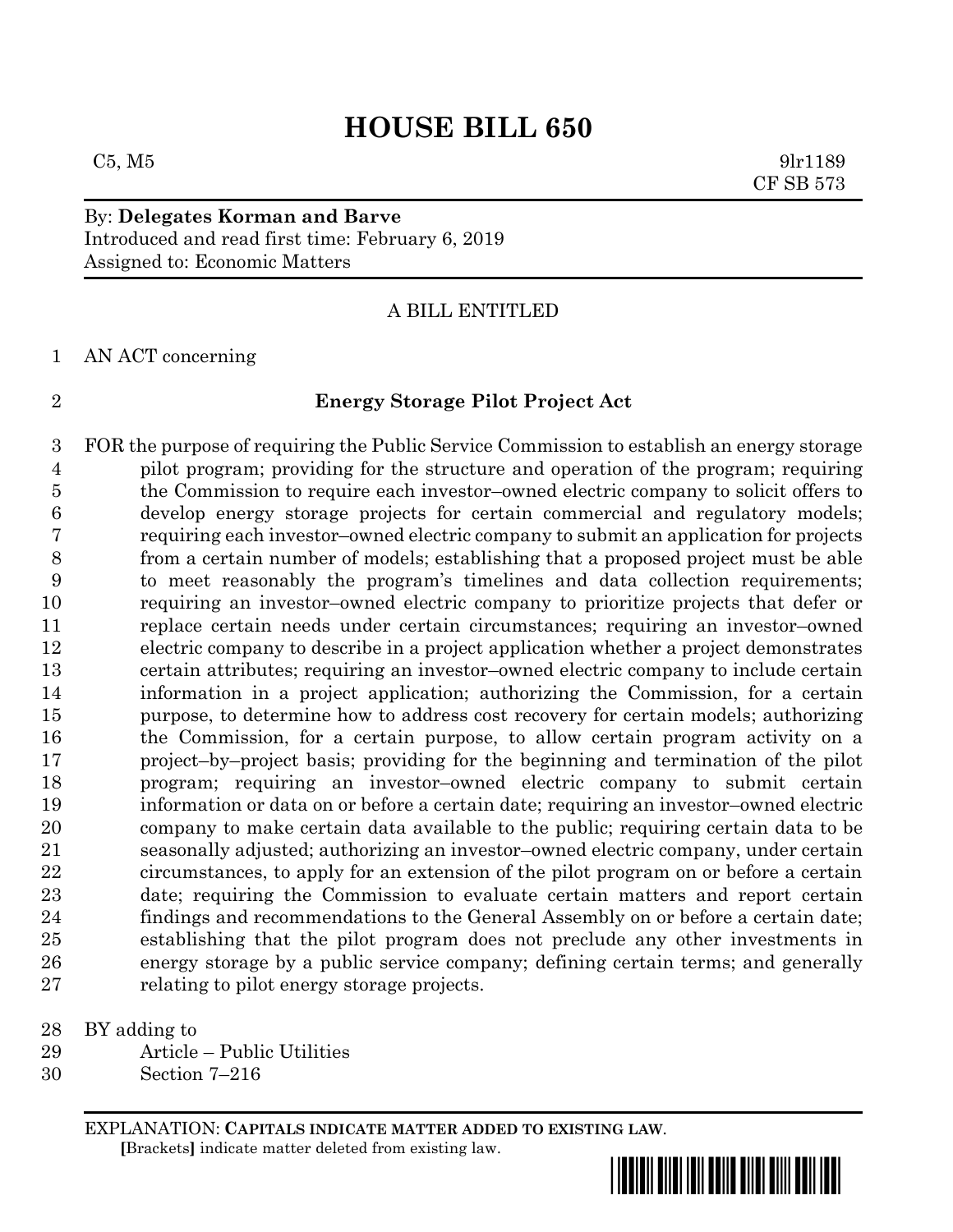|                               | $\overline{2}$<br><b>HOUSE BILL 650</b>                                                                                                                                                                                                                                                 |
|-------------------------------|-----------------------------------------------------------------------------------------------------------------------------------------------------------------------------------------------------------------------------------------------------------------------------------------|
| $\mathbf 1$<br>$\overline{2}$ | Annotated Code of Maryland<br>(2010 Replacement Volume and 2018 Supplement)                                                                                                                                                                                                             |
| 3<br>4                        | SECTION 1. BE IT ENACTED BY THE GENERAL ASSEMBLY OF MARYLAND,<br>That the Laws of Maryland read as follows:                                                                                                                                                                             |
| 5                             | <b>Article - Public Utilities</b>                                                                                                                                                                                                                                                       |
| 6                             | $7 - 216.$                                                                                                                                                                                                                                                                              |
| 7<br>8                        | (1)<br>IN THIS SECTION THE FOLLOWING WORDS HAVE THE MEANINGS<br>(A)<br><b>INDICATED.</b>                                                                                                                                                                                                |
| 9<br>10<br>11<br>12           | "ENERGY STORAGE DEVICE" MEANS A RESOURCE CAPABLE<br>(2)<br>(I)<br>OF ABSORBING ELECTRICAL ENERGY, STORING IT FOR A PERIOD OF TIME, AND<br>DISPATCHING THE ENERGY FOR USE AT A LATER TIME AS NEEDED, REGARDLESS OF<br>WHERE THE RESOURCE IS LOCATED ON THE ELECTRIC DISTRIBUTION SYSTEM. |
| 13<br>14<br>15                | "ENERGY STORAGE DEVICE" INCLUDES ALL TYPES OF<br>(II)<br>ELECTRIC STORAGE TECHNOLOGIES, REGARDLESS OF THEIR SIZE, STORAGE<br>MEDIUM, OR OPERATIONAL PURPOSE.                                                                                                                            |
| 16<br>17<br>18                | "INVESTOR-OWNED ELECTRIC COMPANY" MEANS AN ELECTRIC<br>(3)<br><b>COMPANY THAT</b><br>IS NOT A MUNICIPAL ELECTRIC UTILITY OR AN ELECTRIC<br><b>COOPERATIVE.</b>                                                                                                                          |
| 19<br>20                      | THE COMMISSION SHALL ESTABLISH AN ENERGY STORAGE<br>(B)<br>(1)<br>PILOT PROGRAM.                                                                                                                                                                                                        |
| 21<br>$22\,$<br>23            | THE CUMULATIVE SIZE OF THE PILOT PROJECTS UNDER THE<br>(2)<br>PROGRAM SHALL BE BETWEEN 5 AND 10 MEGAWATTS, WITH A MINIMUM OF 15<br>MEGAWATT-HOURS.                                                                                                                                      |
| 24<br>$25\,$<br>26            | (C) THE COMMISSION SHALL REQUIRE EACH INVESTOR-OWNED ELECTRIC<br><b>COMPANY TO SOLICIT OFFERS TO DEVELOP ENERGY STORAGE PROJECTS FOR EACH</b><br>OF THE FOLLOWING COMMERCIAL AND REGULATORY MODELS:                                                                                     |
| $27\,$<br>28<br>29<br>30      | A "UTILITY-ONLY" MODEL UNDER WHICH THE<br>(1)<br><b>ELECTRIC</b><br>COMPANY WOULD OWN THE PROJECT, CONTROL THE PROJECT FOR GRID<br>RELIABILITY, AND OPERATE THE PROJECT IN WHOLESALE MARKETS OR OTHER<br>APPLICATIONS WHEN NOT PROVIDING GRID SERVICES;                                 |
| 31<br>$32\,$                  | (2) A "UTILITY AND THIRD-PARTY" MODEL UNDER WHICH THE<br>ELECTRIC COMPANY WOULD OWN THE PROJECT AND CONTROL THE PROJECT FOR                                                                                                                                                             |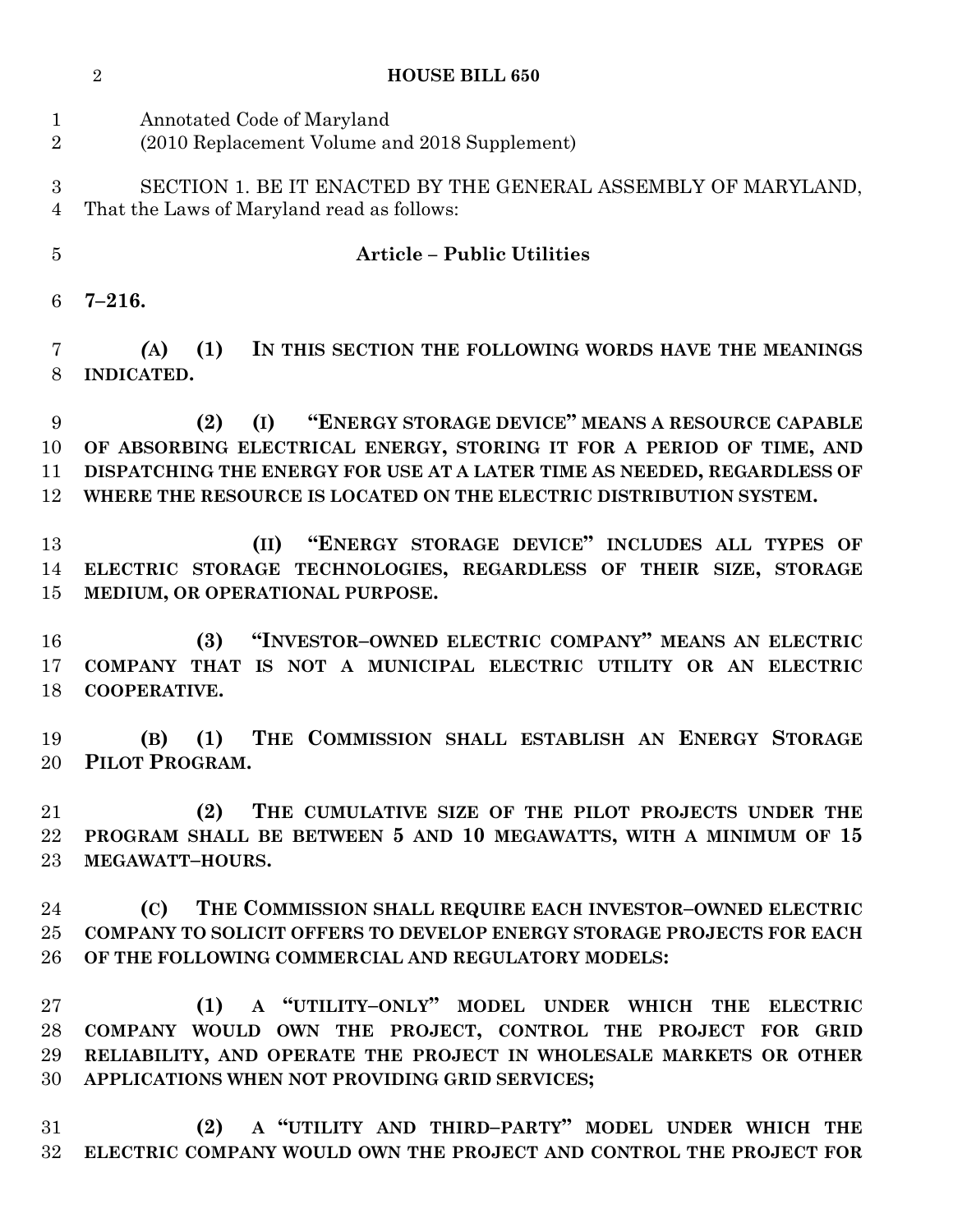**GRID RELIABILITY, AND A THIRD PARTY WOULD OPERATE THE PROJECT IN WHOLESALE MARKETS OR OTHER APPLICATIONS WHEN THE PROJECT IS NOT PROVIDING GRID SERVICES; (3) A "THIRD–PARTY OWNERSHIP" MODEL UNDER WHICH THE ELECTRIC COMPANY WOULD CONTRACT WITH A PROJECT OWNED BY A THIRD PARTY FOR GRID RELIABILITY; AND (4) A "VIRTUAL POWER PLANT" MODEL UNDER WHICH: (I) THE ELECTRIC COMPANY WOULD AGGREGATE OR USE A THIRD–PARTY AGGREGATOR TO RECEIVE GRID SERVICES FROM DISTRIBUTED ENERGY STORAGE PROJECTS OWNED BY CUSTOMERS OR A THIRD PARTY; AND (II) THE PROJECTS WOULD BE USED BY THE CUSTOMERS OR THIRD PARTY FOR OTHER APPLICATIONS WHEN THE PROJECTS ARE NOT PROVIDING GRID SERVICES. (D) (1) EACH INVESTOR–OWNED ELECTRIC COMPANY SHALL SUBMIT AN APPLICATION FOR COMMISSION APPROVAL TO DEPLOY ENERGY STORAGE PROJECTS FROM AT LEAST TWO OF THE MODELS DESCRIBED UNDER SUBSECTION (C) OF THIS SECTION. (2) A PROPOSED PROJECT MUST BE ABLE TO MEET REASONABLY THE PROGRAM'S TIMELINES AND DATA COLLECTION REQUIREMENTS. (3) AN INVESTOR–OWNED ELECTRIC COMPANY SHALL GIVE PRIORITY TO PROJECTS THAT DIRECTLY DEFER OR REPLACE AN EXISTING OR ANTICIPATED DISTRIBUTION NEED. (4) AN INVESTOR–OWNED ELECTRIC COMPANY MAY PROPOSE A PROJECT THAT DOES NOT DIRECTLY DEFER OR REPLACE AN EXISTING OR ANTICIPATED DISTRIBUTION NEED IF THE PROJECT INCLUDES GRID BENEFITS, RATEPAYER BENEFITS, OR OTHERWISE HELPS MEET THE STATE'S POLICY GOALS. (5) AN INVESTOR–OWNED ELECTRIC COMPANY SHALL DESCRIBE IN THE COMPANY'S APPLICATION WHETHER A PROJECT DEMONSTRATES AN OPPORTUNITY TO REDUCE SYSTEM COSTS OR OTHERWISE OFFERS NET SOCIETAL BENEFITS.**

 **(E) AN APPLICATION UNDER SUBSECTION (D) OF THIS SECTION SHALL INCLUDE INFORMATION CONCERNING:**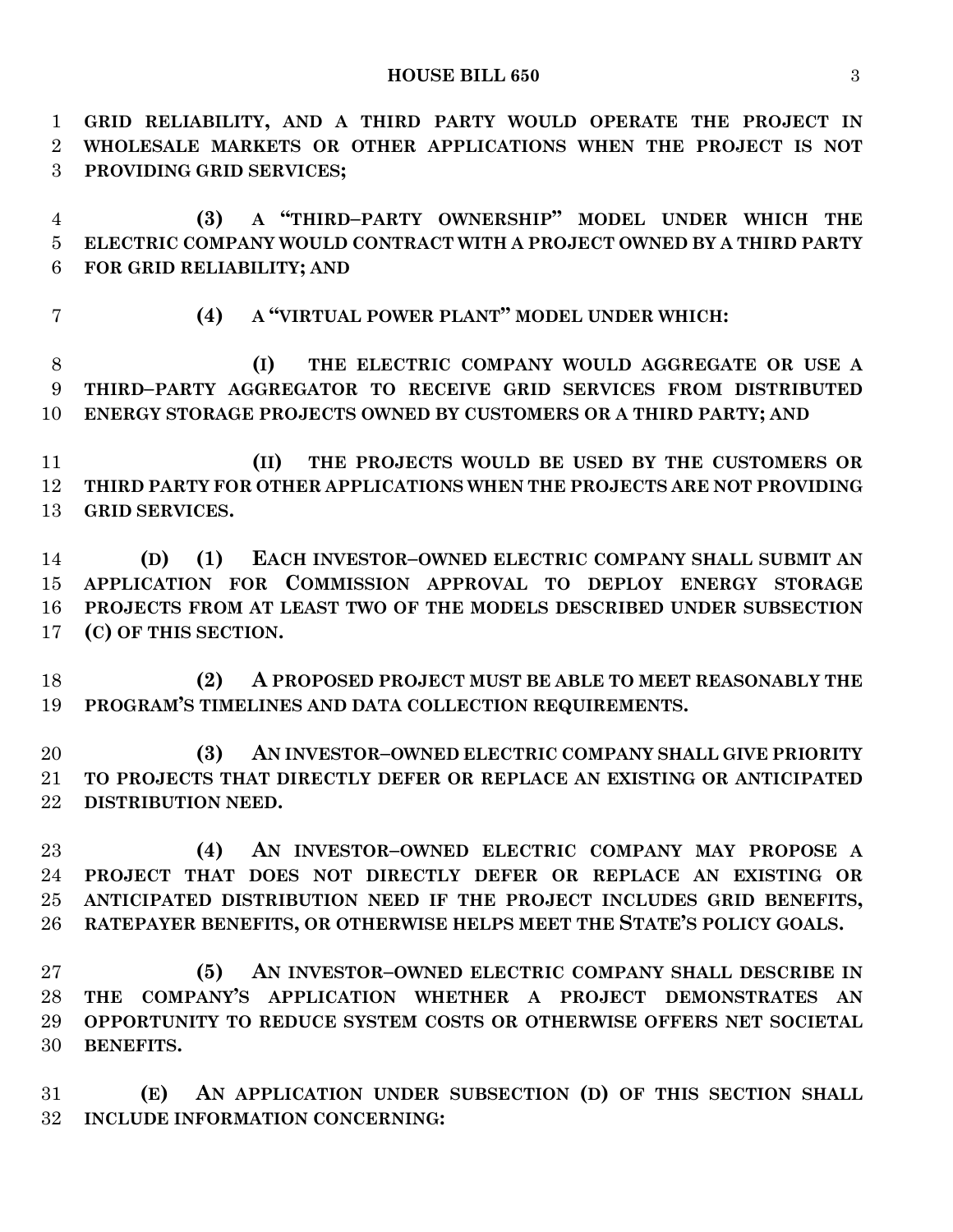|                                  | <b>HOUSE BILL 650</b><br>$\overline{4}$                                                                                                                                                                                |
|----------------------------------|------------------------------------------------------------------------------------------------------------------------------------------------------------------------------------------------------------------------|
| $\mathbf{1}$<br>$\overline{2}$   | (1)<br>BEST ESTIMATES OF COSTS AND SAVINGS FOR EACH PROJECT,<br><b>INCLUDING:</b>                                                                                                                                      |
| 3                                | (I)<br>ESTIMATED PERMITTING AND INTERCONNECTION COSTS;                                                                                                                                                                 |
| $\overline{4}$<br>$\overline{5}$ | (II)<br>AN APPROXIMATION OF THE POTENTIAL<br><b>BENEFITS,</b><br>INCLUDING COST SAVINGS;                                                                                                                               |
| $\,6$<br>$\overline{7}$          | AN ESTIMATE OF FUNDS EXPECTED TO BE RECEIVED FROM<br>(III)<br>WHOLESALE MARKET TRANSACTIONS;                                                                                                                           |
| 8<br>9<br>10<br>11               | AN ESTIMATE OF THE VALUE OF ANY DISTRIBUTION<br>(IV)<br>INVESTMENT DEFERRAL OR REPLACEMENT DUE TO THE PROJECT, SUCH AS THE<br>PRESENT VALUE OF THE COSTS AVOIDED BY INSTALLING THE STORAGE SYSTEM;<br><b>AND</b>       |
| 12<br>13<br>14                   | ESTIMATES OF OTHER SOCIETAL BENEFITS ACHIEVED BY<br>(V)<br>PROJECT, SUCH AS INCREMENTAL RELIABILITY AND<br><b>THE</b><br>RESILIENCY,<br>GREENHOUSE GAS EMISSION REDUCTIONS, AND LEARNING BENEFITS;                     |
| 15                               | (2)<br>PROJECT LOCATION;                                                                                                                                                                                               |
| 16                               | (3)<br>PROJECT SIZE IN WATTS AND DURATION IN WATT-HOURS;                                                                                                                                                               |
| 17                               | (4)<br>PRIMARY AND SECONDARY APPLICATIONS;                                                                                                                                                                             |
| 18<br>19                         | (5)<br>THE BUSINESS MODEL SELECTED FOR THE PROJECT UNDER<br>SUBSECTION (C) OF THIS SECTION;                                                                                                                            |
| 20<br>21                         | (6)<br>THE PROJECT DEVELOPER OR ENGINEERING, PROCUREMENT,<br>AND CONSTRUCTION FIRM SELECTED FOR THE PROJECT;                                                                                                           |
| 22                               | (7)<br>THE TYPE OF ENERGY STORAGE TECHNOLOGY;                                                                                                                                                                          |
| 23<br>24<br>25<br>26             | (8)<br>THE PROCESS THE INVESTOR-OWNED ELECTRIC COMPANY USED<br>TO SOLICIT OFFERS FOR THE PROJECT, INCLUDING FEEDBACK ON MODELS NOT<br>SELECTED AND AN EXPLANATION FOR WHY THE CHOSEN MODEL WAS SELECTED;<br><b>AND</b> |
| 27                               | ANY OTHER INFORMATION REQUIRED BY THE COMMISSION.<br>(9)                                                                                                                                                               |
| 28                               | FOR PURPOSES OF THE PILOT PROGRAM ONLY, THE COMMISSION MAY<br>(F)                                                                                                                                                      |

**DETERMINE HOW TO ADDRESS COST RECOVERY FOR THE MODELS DESCRIBED**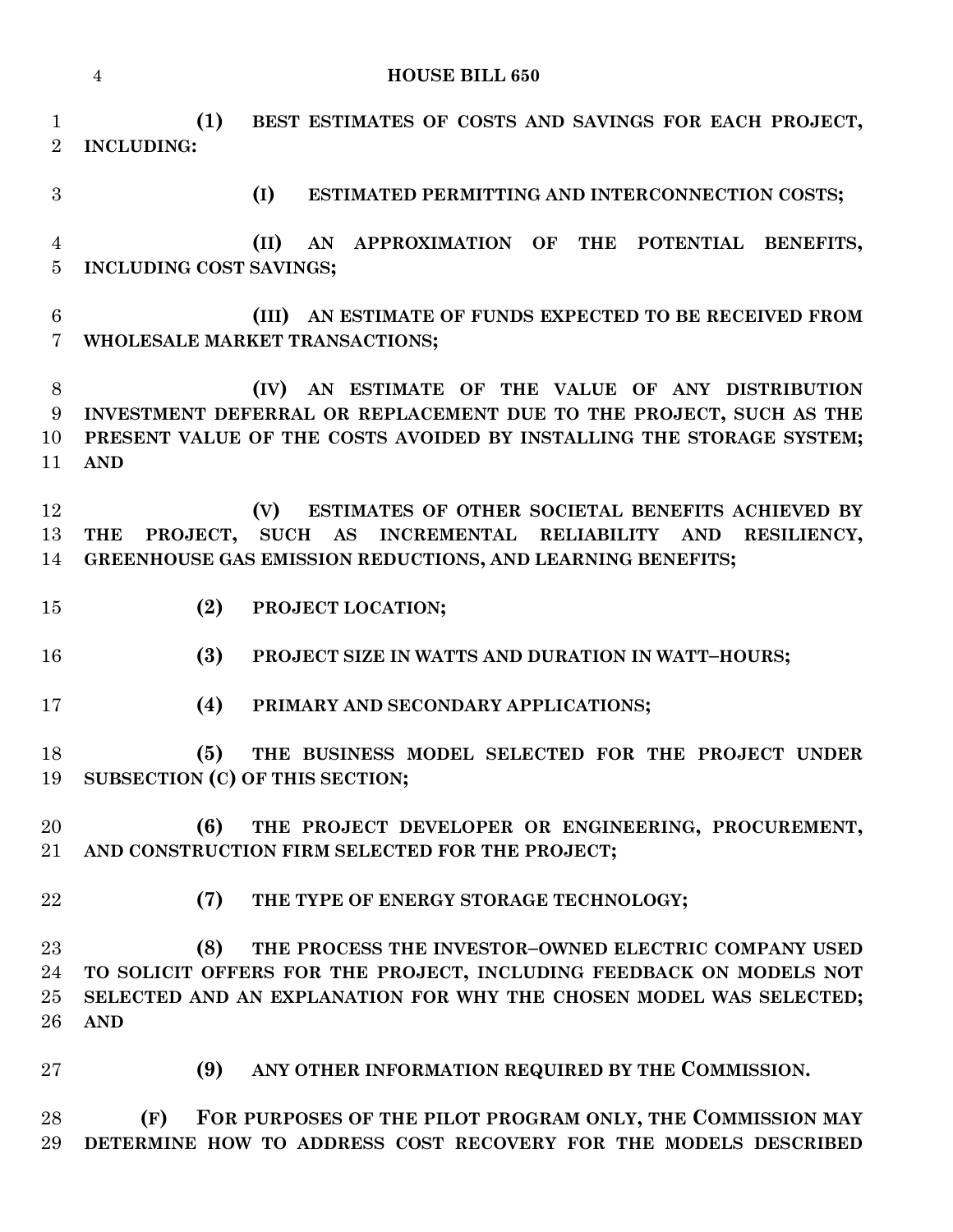| $\mathbf{1}$                     | UNDER SUBSECTION $(C)(3)$ AND $(4)$ OF THIS SECTION.                                                                                                                                                                                                                                                         |
|----------------------------------|--------------------------------------------------------------------------------------------------------------------------------------------------------------------------------------------------------------------------------------------------------------------------------------------------------------|
| $\overline{2}$<br>3              | FOR PURPOSES OF THE PILOT PROGRAM ONLY, THE COMMISSION MAY,<br>(G)<br>ON A PROJECT-BY-PROJECT BASIS, ALLOW:                                                                                                                                                                                                  |
| $\overline{4}$<br>$\overline{5}$ | AN INVESTOR-OWNED ELECTRIC COMPANY TO OWN OR OPERATE<br>(1)<br>AN ENERGY STORAGE DEVICE;                                                                                                                                                                                                                     |
| 6<br>$\overline{7}$<br>8<br>9    | AN ENERGY STORAGE DEVICE OWNED OR OPERATED BY AN<br>(2)<br>INVESTOR-OWNED ELECTRIC COMPANY TO PARTICIPATE IN ALL AVAILABLE PJM<br>WHOLESALE REVENUE MARKETS IN ORDER TO REALIZE BENEFITS FOR<br><b>INVESTOR-OWNED ELECTRIC COMPANY CUSTOMERS;</b>                                                            |
| 10<br>11<br>12<br>13<br>14       | FULL AND TIMELY COST RECOVERY BY THE INVESTOR-OWNED<br>(3)<br>ELECTRIC COMPANY, AT THE RATE OF RETURN AUTHORIZED BY THE COMMISSION<br>IN THE MOST RECENT BASE RATE PROCEEDING FOR THE INVESTOR-OWNED<br>ELECTRIC COMPANY, TAKING INTO ACCOUNT ANY USE OF AN ASSET THAT MAY NOT<br>BE INCLUDED IN BASE RATES; |
| 15<br>16                         | AN INVESTOR-OWNED ELECTRIC COMPANY TO COORDINATE THE<br>(4)<br>USE OF AN ENERGY STORAGE DEVICE;                                                                                                                                                                                                              |
| 17<br>18<br>19                   | AN INVESTOR-OWNED ELECTRIC COMPANY TO USE FULLY UNTIL<br>(5)<br>THE END OF THE DEVICE'S USEFUL LIFE, AN ENERGY STORAGE DEVICE OWNED OR<br>OPERATED BY THE INVESTOR-OWNED ELECTRIC COMPANY; AND                                                                                                               |
| 20<br>21<br>22<br>23             | AN INVESTOR-OWNED ELECTRIC COMPANY TO OFFER REBATES<br>(6)<br>OR OTHER INCENTIVES FOR ENERGY STORAGE DEVICES BEHIND OR IN FRONT OF<br>THE METER THAT CAN BE CONFIGURED TO PROVIDE TEMPORARY BACKUP POWER<br>TO A CUSTOMER.                                                                                   |
| 24<br>25                         | THE PILOT PROGRAM SHALL BEGIN ON OR BEFORE FEBRUARY 28,<br>(1)<br>(H)<br>2020.                                                                                                                                                                                                                               |
| 26                               | (2)<br>ON OR BEFORE FEBRUARY 28, 2021:                                                                                                                                                                                                                                                                       |
| 27<br>28                         | (I)<br>EACH INVESTOR-OWNED ELECTRIC COMPANY<br><b>SHALL</b><br>SOLICIT PROPOSALS AND APPLY FOR COMMISSION APPROVAL;                                                                                                                                                                                          |
| 29<br>30                         | (II)<br>THE COMMISSION SHALL DETERMINE WHICH PROJECTS TO<br><b>APPROVE; AND</b>                                                                                                                                                                                                                              |
| 31                               | (III)<br>EACH INVESTOR-OWNED ELECTRIC COMPANY SHALL                                                                                                                                                                                                                                                          |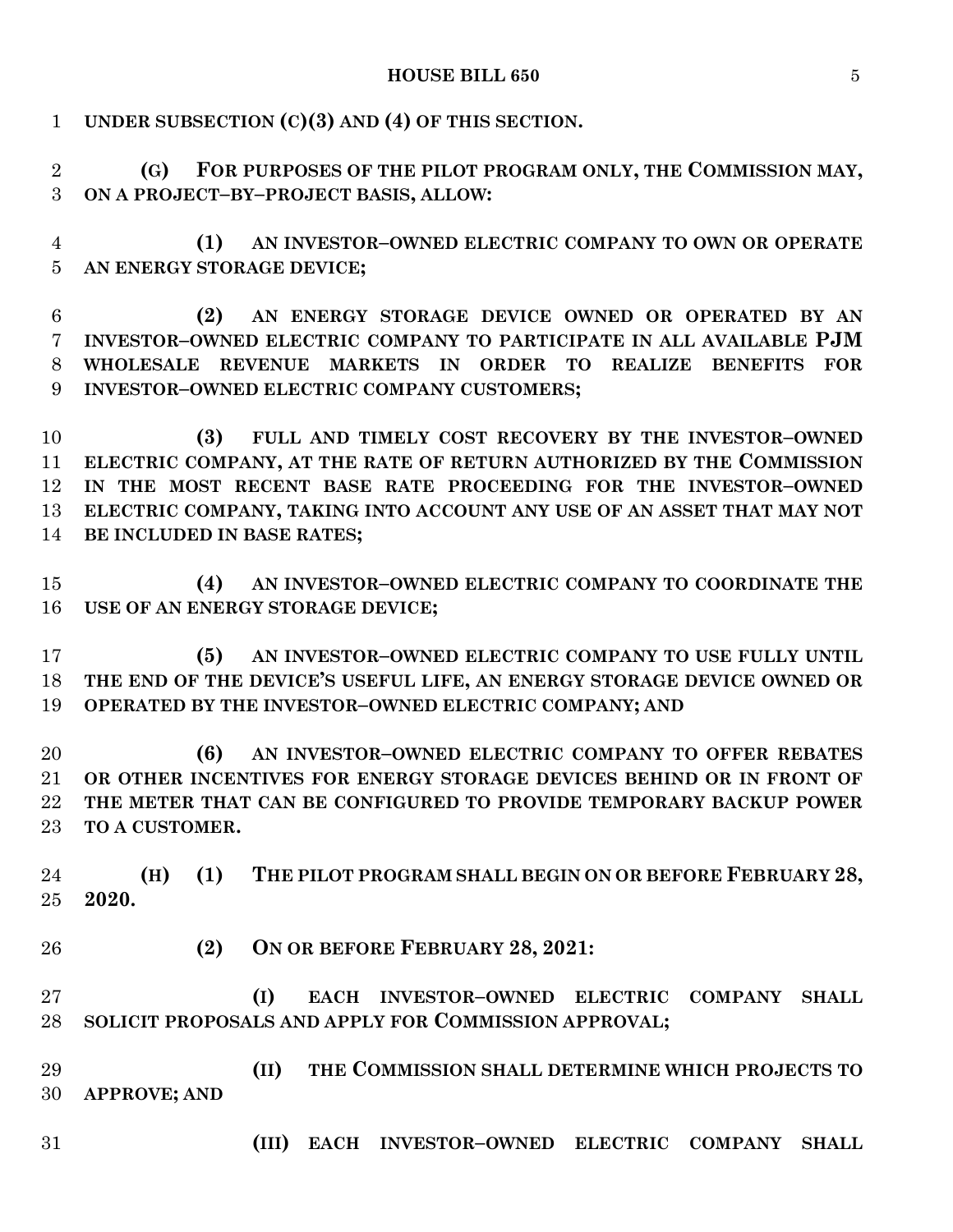|                          | $6\phantom{.}6$                                                                                                                                                                              |     | <b>HOUSE BILL 650</b>                                                                                                        |  |
|--------------------------|----------------------------------------------------------------------------------------------------------------------------------------------------------------------------------------------|-----|------------------------------------------------------------------------------------------------------------------------------|--|
| $\mathbf 1$              | NEGOTIATE CONTRACTS TO IMPLEMENT PROJECTS.                                                                                                                                                   |     |                                                                                                                              |  |
| $\overline{2}$<br>3<br>4 | (I)<br>(3)<br>BECOME OPERATIONAL.                                                                                                                                                            |     | EXCEPT AS PROVIDED IN SUBPARAGRAPH (II) OF THIS<br>PARAGRAPH, ON OR BEFORE FEBRUARY 28, 2022, ALL APPROVED PROJECTS SHALL    |  |
| $\overline{5}$<br>6<br>7 | THE COMMISSION MAY, FOR GOOD CAUSE SHOWN, GRANT<br>(II)<br>AN EXTENSION FROM THE DEADLINE ESTABLISHED IN SUBPARAGRAPH (I) OF THIS<br>PARAGRAPH FOR UNANTICIPATED PROJECT DEVELOPMENT DELAYS. |     |                                                                                                                              |  |
| 8<br>9<br>10             | (4)<br><b>CONCERNING:</b>                                                                                                                                                                    |     | (I) ON OR BEFORE FEBRUARY 28, 2023, AN INVESTOR-OWNED<br>ELECTRIC COMPANY SHALL SUBMIT TO THE COMMISSION INFORMATION OR DATA |  |
| 11                       |                                                                                                                                                                                              | 1.  | <b>ESTIMATED PROJECT COSTS;</b>                                                                                              |  |
| 12                       |                                                                                                                                                                                              | 2.  | FINAL PROJECT COSTS;                                                                                                         |  |
| 13<br>14                 | PROJECT INTERCONNECTION;                                                                                                                                                                     | 3.  | THE NUMBER OF DAYS NECESSARY TO ACHIEVE                                                                                      |  |
| 15                       |                                                                                                                                                                                              | 4.  | THE TOTAL COST OF PROJECT INTERCONNECTION;                                                                                   |  |
| 16<br>17                 | PROJECT PERMITTING;                                                                                                                                                                          | 5.  | THE NUMBER OF DAYS NECESSARY TO ACHIEVE                                                                                      |  |
| 18                       |                                                                                                                                                                                              | 6.  | THE TOTAL COST OF PROJECT PERMITTING;                                                                                        |  |
| 19<br>20                 | <b>OPERATION DATE;</b>                                                                                                                                                                       | 7.  | THE CONTRACTUAL OR COMMITTED COMMERCIAL                                                                                      |  |
| 21                       |                                                                                                                                                                                              | 8.  | THE ACTUAL COMMERCIAL OPERATION DATE;                                                                                        |  |
| 22<br>$23\,$             | DEVELOPER;                                                                                                                                                                                   | 9.  | NAME AND ADDRESS OF<br>THE<br>THE<br><b>PROJECT</b>                                                                          |  |
| 24                       |                                                                                                                                                                                              | 10. | THE LOCATION AND ADDRESS OF THE PROJECT;                                                                                     |  |
| 25<br>26                 | WATTS;                                                                                                                                                                                       | 11. | THE SIZE OF THE ENERGY STORAGE PROJECT IN                                                                                    |  |
| $27\,$<br>28             | IN WATT-HOURS;                                                                                                                                                                               | 12. | THE DURATION OF THE ENERGY STORAGE PROJECT                                                                                   |  |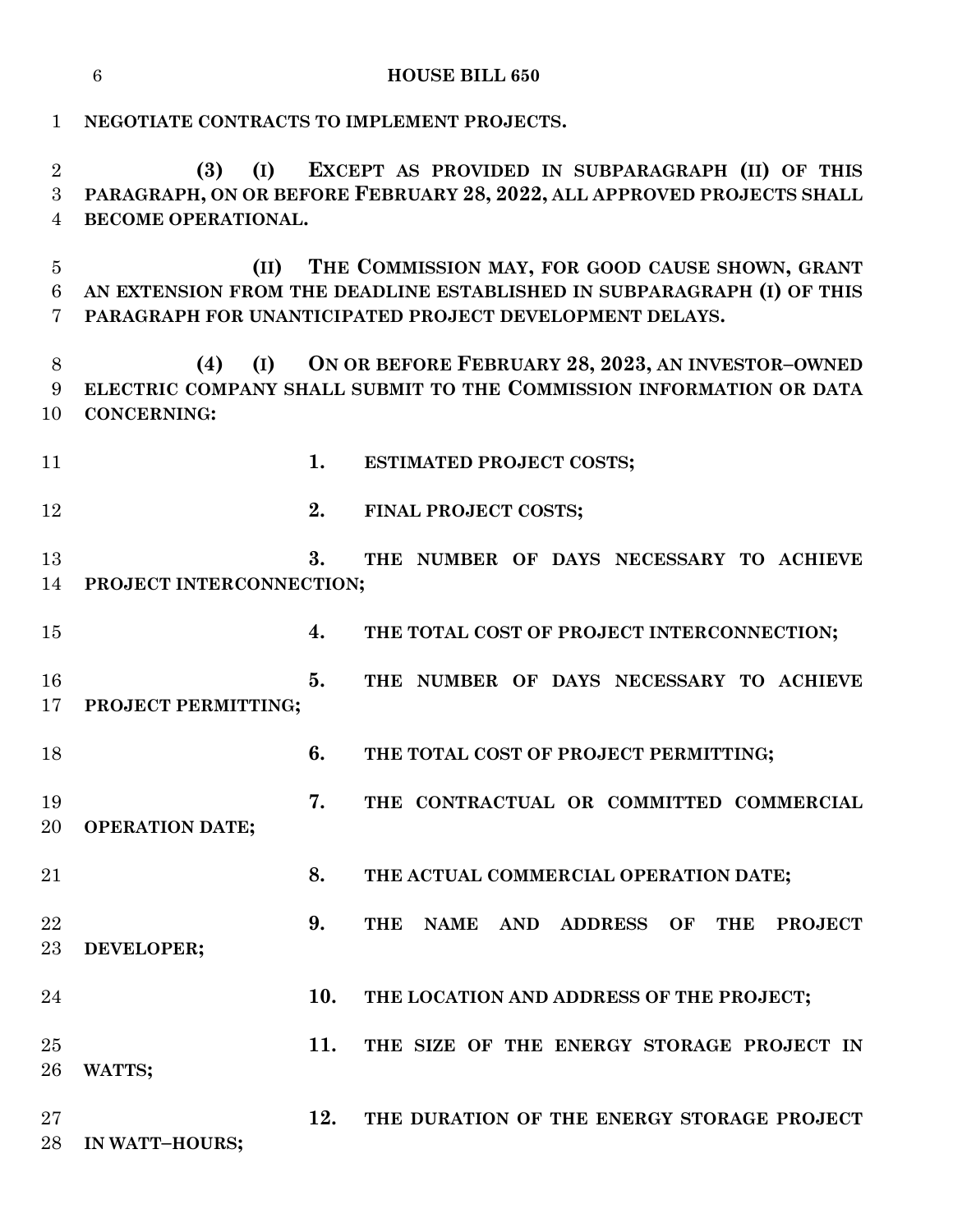**HOUSE BILL 650** 7

| $\mathbf{1}$            |                                       | 13. | THE TYPE OF ENERGY STORAGE TECHNOLOGY;                    |
|-------------------------|---------------------------------------|-----|-----------------------------------------------------------|
| $\overline{2}$<br>3     | LESSORS;                              | 14. | THE IDENTITIES OF ANY PROJECT OWNERS OR                   |
| $\overline{4}$          |                                       | 15. | ANY PROJECT FINANCING METHODS;                            |
| $\bf 5$<br>$\,6$        | FINANCING FOR THE PROJECT;            | 16. | THE IDENTITY OF ANY ENTITY THAT PROVIDES                  |
| $\overline{7}$          |                                       | 17. | THE LENGTH OF ANY PROJECT CONTRACT;                       |
| $8\,$<br>$9\phantom{.}$ | THE TYPE AND MANUFACTURER;            | 18. | ANY INVERTERS USED FOR THE PROJECT, INCLUDING             |
| 10<br>11                | DURATION;                             | 19. | ANY MANUFACTURER WARRANTY, INCLUDING ITS                  |
| 12<br>13                | DURATION;                             | 20. | DEVELOPER WARRANTY, INCLUDING<br><b>ANY</b><br><b>ITS</b> |
| 14<br>15                | PAIRED;                               | 21. | ANY TECHNOLOGY WITH WHICH THE PROJECT IS                  |
| 16<br>17                | PROJECT ARE CONFIGURED;               | 22. | HOW METERS AND INVERTERS ASSOCIATED WITH THE              |
| 18<br>19                | PROJECT;                              | 23. | ANY SYSTEM INTEGRATOR ASSOCIATED WITH THE                 |
| 20<br>21                | <b>CHEMISTRY;</b>                     | 24. | PROJECT SAFETY, INCLUDING BATTERY TYPE AND                |
| 22<br>23                | WITH THE PROJECT;                     | 25. | ANY ENERGY MANAGEMENT SYSTEM ASSOCIATED                   |
| 24<br>25                | ASSOCIATED WITH THE PROJECT;          | 26. | ANY ENERGY STORAGE POWER CONVERSION SYSTEM                |
| 26<br>27                | UNDER SUBSECTION (C) OF THIS SECTION; | 27. | THE BUSINESS MODEL SELECTED FOR THE PROJECT               |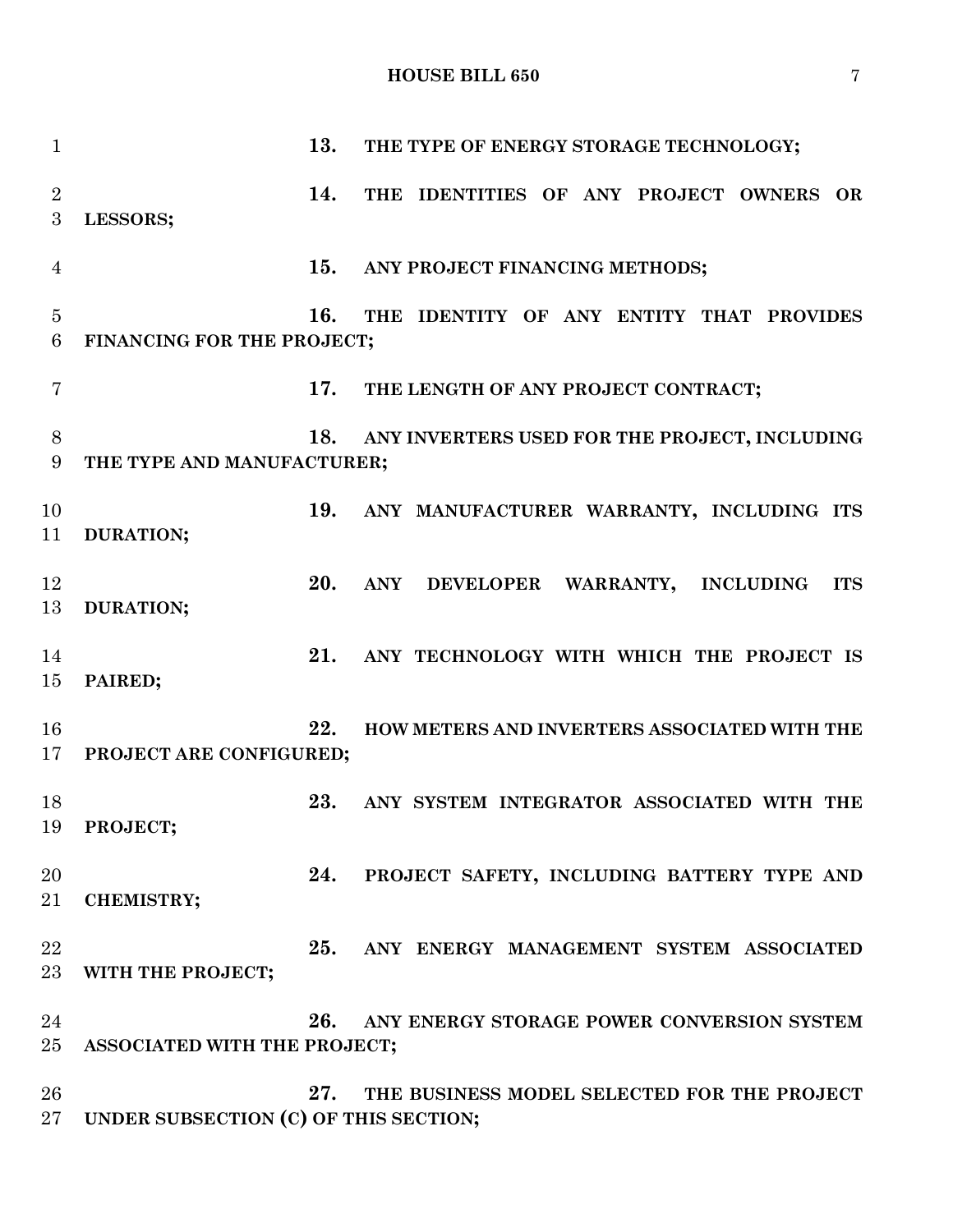|                                   | <b>HOUSE BILL 650</b><br>8                                                                                |
|-----------------------------------|-----------------------------------------------------------------------------------------------------------|
| $\mathbf{1}$                      | 28.<br>THE COST RECOVERY MECHANISM FOR THE PROJECT;                                                       |
| $\overline{2}$                    | 29.<br>THE RATE OF RETURN APPLIED TO THE PROJECT;                                                         |
| $\boldsymbol{3}$                  | 30.<br>FOR A VIRTUAL POWER PLANT PROJECT UNDER                                                            |
| $\overline{4}$<br>$\overline{5}$  | SUBSECTION (C)(4) OF THIS SECTION, THE NUMBER AND TYPE OF CUSTOMERS<br>PARTICIPATING;                     |
| $6\phantom{.}6$<br>$\overline{7}$ | 31.<br>FOR A VIRTUAL POWER PLANT PROJECT UNDER                                                            |
|                                   | SUBSECTION (C)(4) OF THIS SECTION, THE IDENTITY OF THE AGGREGATOR;                                        |
| 8<br>9                            | 32.<br>OPERATIONAL CHALLENGES RELATED TO MULTIPLE<br>STAKEHOLDER OR THIRD-PARTY USE OF THE STORAGE ASSET; |
| 10                                | 33.<br>THE TYPES OF REVENUE EXPECTED FROM THE                                                             |
| 11                                | PROJECT, INCLUDING ANY WHOLESALE MARKET REVENUES;                                                         |
| 12                                | 34.<br>THE TYPES OF REVENUE PROVIDED BY THE PROJECT,                                                      |
| 13                                | INCLUDING ANY WHOLESALE MARKET REVENUES;                                                                  |
| 14                                | 35.<br>THE DISTRIBUTION NEED THE PROJECT ADDRESSED;                                                       |
| 15                                | 36.<br>THE AMOUNT OF TIME THE PROJECT IS EXPECTED TO                                                      |
| 16                                | DEFER THE NEED FOR AN ALTERNATIVE INVESTMENT;                                                             |
| 17                                | 37.<br>ANY VALUE OF OPTIONALITY ASSOCIATED WITH THE                                                       |
| 18                                | AMOUNT OF TIME THE PROJECT IS EXPECTED TO DEFER THE NEED FOR AN                                           |
| 19                                | ALTERNATIVE INVESTMENT;                                                                                   |
| 20                                | 38.<br>THE EXPECTED LOAD PROJECTION BEFORE THE                                                            |
| 21                                | PROJECT WAS INSTALLED;                                                                                    |
| 22                                | 39.<br>ENHANCED GRID RELIABILITY AS A RESULT OF THE                                                       |
| 23                                | PROJECT;                                                                                                  |
| 24                                | 40.<br>FOR A UTILITY AND THIRD-PARTY PROJECT UNDER                                                        |
| 25                                | SUBSECTION (C)(2) OF THIS SECTION, THE DOLLAR VALUE OF THE LEASE PAYMENTS                                 |
| 26                                | FROM THE THIRD PARTY TO THE UTILITY;                                                                      |
| $27\,$                            | 41.<br>FOR A UTILITY AND THIRD-PARTY PROJECT UNDER                                                        |
| 28                                | SUBSECTION $(C)(2)$ OF THIS SECTION, THE DURATION OF THE LEASE AGREEMENT                                  |
| 29                                | BETWEEN THE THIRD PARTY AND THE UTILITY;                                                                  |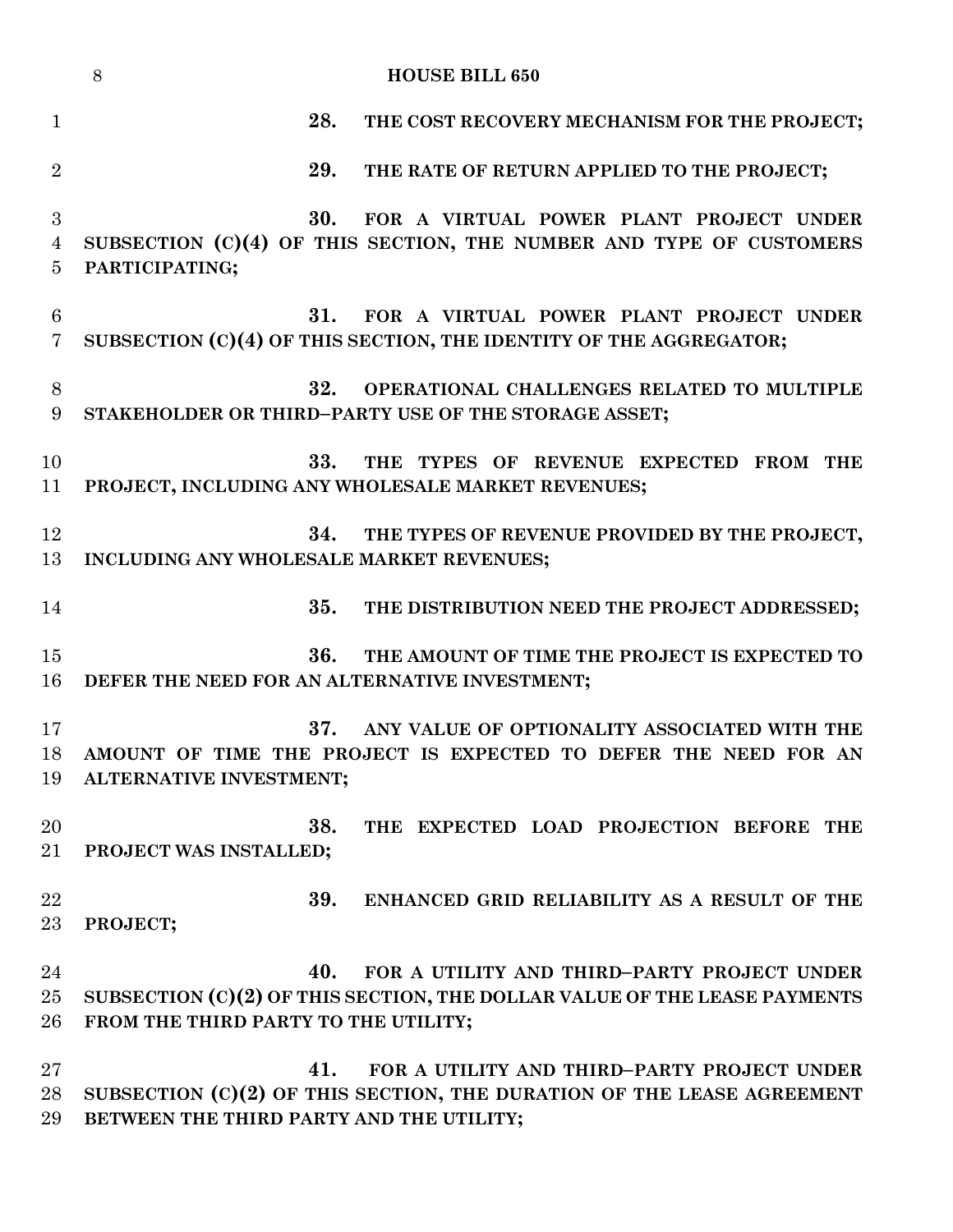### **HOUSE BILL 650** 9

 **42. ANY OTHER IDENTIFIED BENEFITS, INCLUDING RESILIENCY AND SOCIAL BENEFITS; 43. EXPECTED AND ACTUAL STORAGE SYSTEM CYCLING; 44. THE PROJECT'S SUCCESS IN SWITCHING BETWEEN APPLICATIONS WITHOUT CHALLENGES OR PROBLEMS; 45. OCCASIONS WHEN THE PROJECT WAS UNABLE TO SERVE AN APPLICATION; 46. ANY PROJECT DELAYS AND THE CAUSES FOR THE DELAYS; 47. ANY EMISSIONS REDUCTIONS EXPECTED AS A RESULT OF THE PROJECT; AND 48. ANY OTHER INFORMATION REQUIRED BY THE COMMISSION. (II) AN INVESTOR–OWNED ELECTRIC COMPANY SHALL MAKE ALL DATA PROVIDED UNDER SUBPARAGRAPH (I) OF THIS PARAGRAPH THAT IS NOT PROPRIETARY OR CONFIDENTIAL AVAILABLE TO THE PUBLIC. (III) TO THE EXTENT POSSIBLE, ANY ANNUALIZED DATA PROVIDED UNDER SUBPARAGRAPH (I) OF THIS PARAGRAPH SHALL BE SEASONALLY ADJUSTED. (I) ON OR BEFORE APRIL 1, 2023, IF AN INVESTOR–OWNED ELECTRIC COMPANY DETERMINES THAT ADDITIONAL TIME TO GATHER DATA WOULD PROVIDE ADDITIONAL OPPORTUNITIES FOR LEARNING AND JUSTIFY CONTINUING THE PILOT PROGRAM, THE ELECTRIC COMPANY MAY APPLY FOR AN EXTENSION OF THE PILOT PROGRAM FROM THE COMMISSION. (J) ON OR BEFORE DECEMBER 31, 2023, THE COMMISSION SHALL EVALUATE THE PROJECTS APPROVED UNDER THIS SECTION BASED ON: (1) THE OVERALL COST OF THE PROJECT; (2) WHETHER THE PROJECT WAS OPTIMIZED THROUGH MULTIPLE APPLICATIONS; (3) WHETHER THE PROJECT MANAGED TO CAPTURE DIFFERENT**